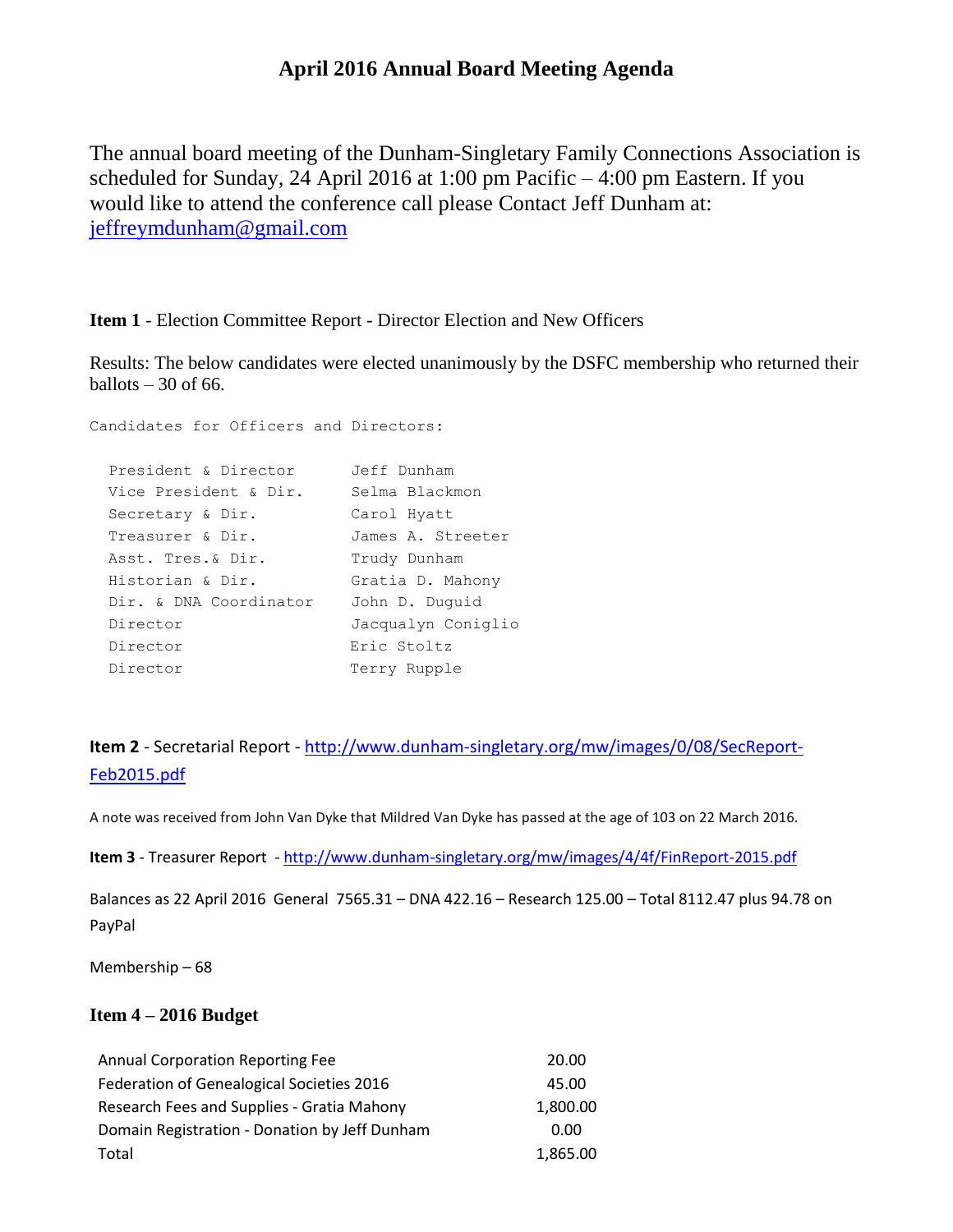## **Item 5** - DNA Project Report

Approval needed to Adjust prices DSFC charges due to increase by Family Tree DNA.

**Item 6** - Website Status - DS-FC and Dunham's in America

**Item 7** - Update on Social Media and Facebook

Please check out our FB sites before Sunday if you haven't been there so we can answer any questions you may have:

Facebook Page: <https://www.facebook.com/Dunham-Singletary-Family-Connections-151134759503/>

Facebook Group: <https://www.facebook.com/groups/550652078445733/>

Members: Here is a brief primer on FB and our accounts by Trudy:

When you log into your Home on Facebook, in the far left column you will see the headings: FAVORITES, PAGES and GROUPS, with the names of the pages and groups you have liked or belong to under those headings.

Under PAGES, you will see: Dunham Singletary

I started our FB page April 5 2010; it has 143 or so "Likes" and gets a spike in page views when people post to it. Originally, FB pages were the only option; today they are mostly used by businesses and organizations to get their message out. Most people cannot post to a page. Trudy and Jeff can because they are Admin. Selma and Susan Bidwell-Williams are Editors for the page and have the right to post.

Under GROUPS, you will see: Dunham Singletary

I started our FB Group Jan 27 2016; it has about 29 members. FB added Groups a few years back as an option to Pages to allow more interactivity. Our Group was started in response to requests of Dunhams who wanted a place to post their questions, finds, resources, and passion about family history.

Our group is moderated; persons request membership and if approved are joined. We have not rejected anyone to date who asked to join. Anyone who is a member of the Group (which is not restricted to members of DSFC, and no one is automatically a member) can post or approve other members. We have not had a problem with inappropriate posts, though I do not know how accurate the postings always are about the Dunham lines. I do review the posts (after they show up on the site) for relevance. Admin for the Group are Trudy, Selma and Susan.

### If you click on the FB page name you go to the FB page. If you click on the FB Group name that is where you will end up. Facebook doesn't choose one or the other to send you to.

We hope our FB sites will lead people interested in Dunham family history to our organization, and encourage individuals to join DSFC and go to our website for accurate Dunham genealogy. We do refer inquiries and posts with specific questions to Gratia in her capacity as Historian.

The Board has not been particularly active on our Facebook sites. It would be great if you joined or liked, and posted occasionally. We could be more attentive to social media opportunities to promote the benefits of membership in DSFC.

## **Item 8** - Consideration and Adoption of a Research Fund policy

**Background Information:** Board Members: last year we solicited contributions to provide funding for Gratia's research on John Dunham in England. DSFC didn't have a policy or guidelines to make these decisions and James and I (or perhaps just me) thought we needed one. Here is a draft; with inclusion of the DNA Project which IMO has similar issues. I will wordsmith it a bit, but I wanted to give you a chance to look at it before we meet on Sunday.